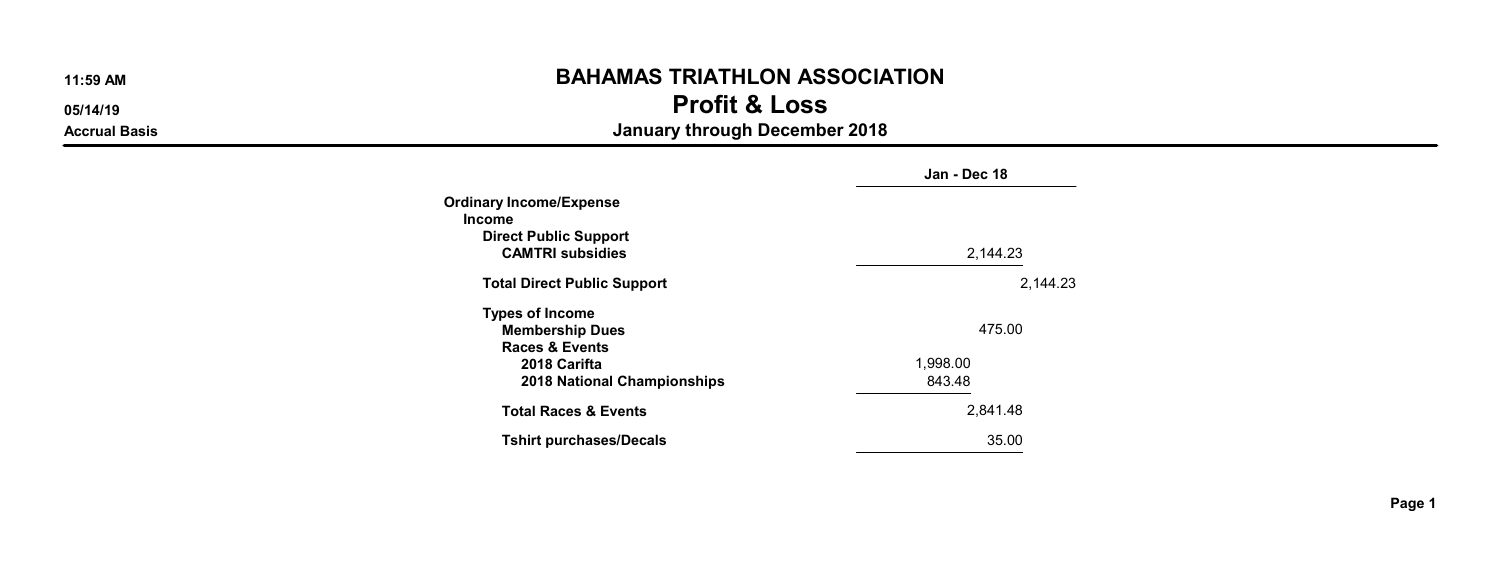05/14/19 Profit & Loss

|                                                                                                    | Jan - Dec 18                        |
|----------------------------------------------------------------------------------------------------|-------------------------------------|
| <b>Total Types of Income</b>                                                                       | 3.351.48                            |
| <b>Total Income</b>                                                                                | 5.495.71                            |
| <b>Expense</b><br><b>Business Expenses</b><br><b>Registration Fees (ITU/Carifta)</b>               | 362.74                              |
| <b>Total Business Expenses</b>                                                                     | 362.74                              |
| <b>CAMTRI subsidy usage</b><br>Food & Drink purchases<br><b>Operations</b>                         | 899.80<br>22.00                     |
| <b>Books, Subscriptions, Reference</b><br>Internet - Web design<br><b>Prizes</b><br>Race site fees | 264.58<br>150.00<br>21.15<br>157.50 |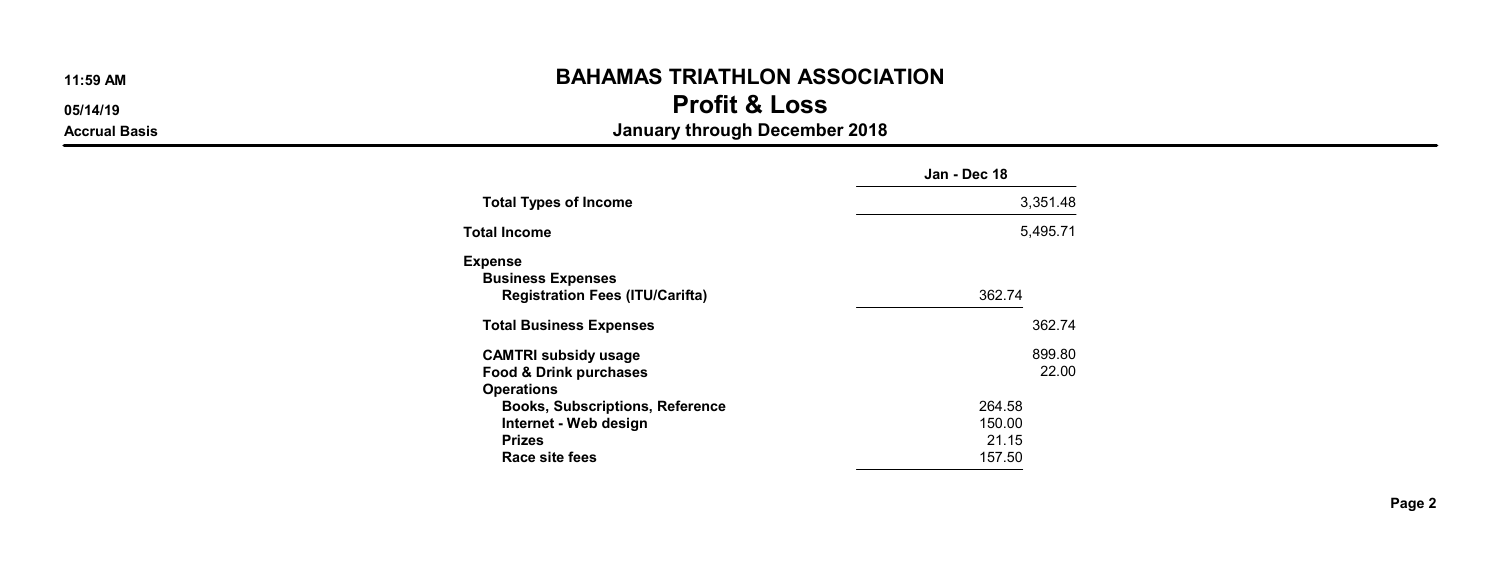05/14/19 Profit & Loss

|                                                                   | Jan - Dec 18 |
|-------------------------------------------------------------------|--------------|
| <b>Total Operations</b>                                           | 593.23       |
| <b>Other Types of Expenses</b><br><b>Bank Fees</b>                | 221.29       |
| <b>Total Other Types of Expenses</b>                              | 221.29       |
| <b>Reconciliation Discrepancies</b><br><b>Travel and Meetings</b> | $-1.12$      |
| <b>Travel</b>                                                     | 265.00       |
| <b>Travel Commonwealth Games</b>                                  | 114.95       |
| <b>Total Travel and Meetings</b>                                  | 379.95       |
| <b>Total Expense</b>                                              | 2,477.89     |
| Net Ordinary Income                                               | 3.017.82     |